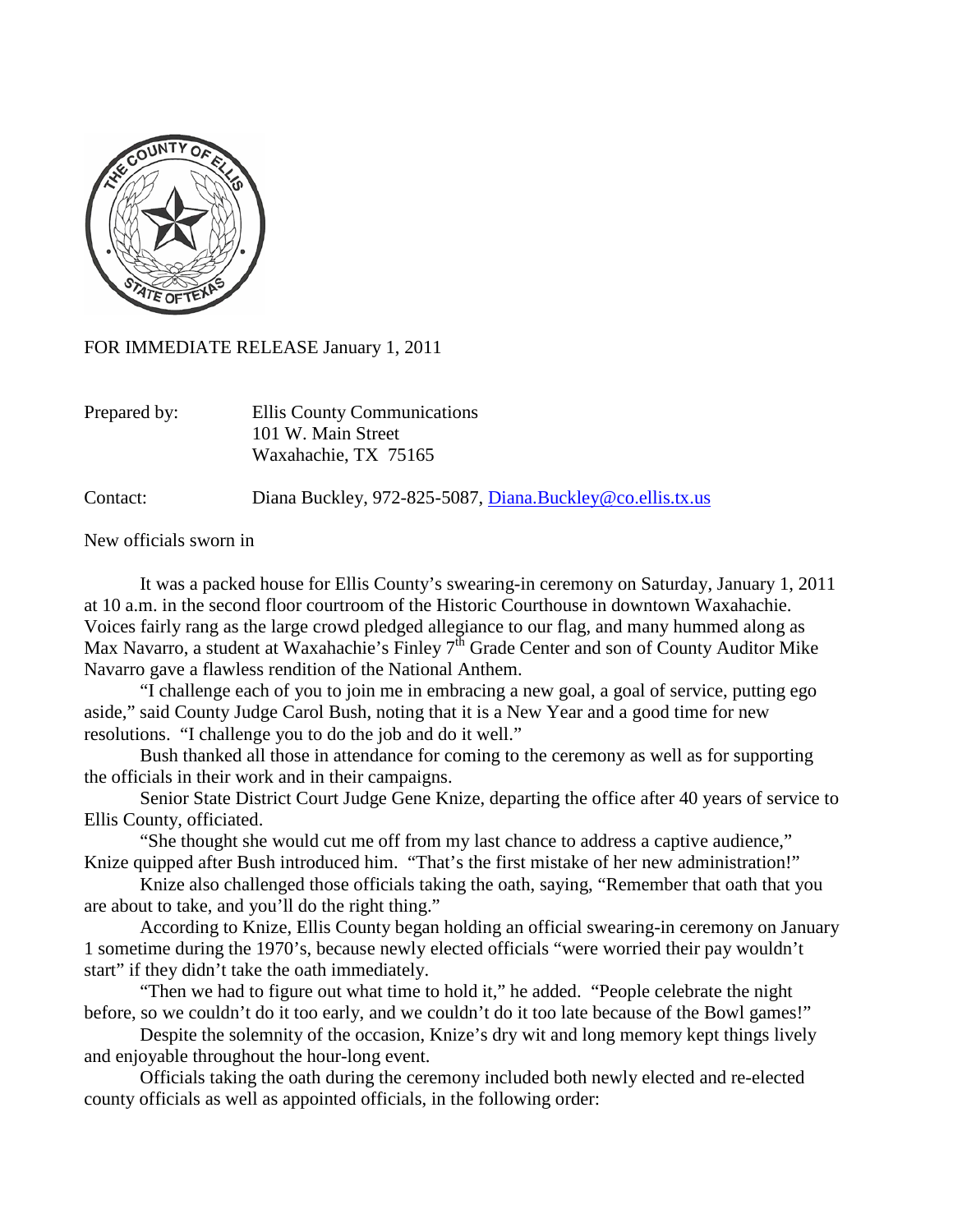

*Mike Navarro, County Auditor*



*Bill Woody, Justice of the Peace, Precinct 1*



*Jackie Miller, Jr., Justice of the Peace, Precinct 2*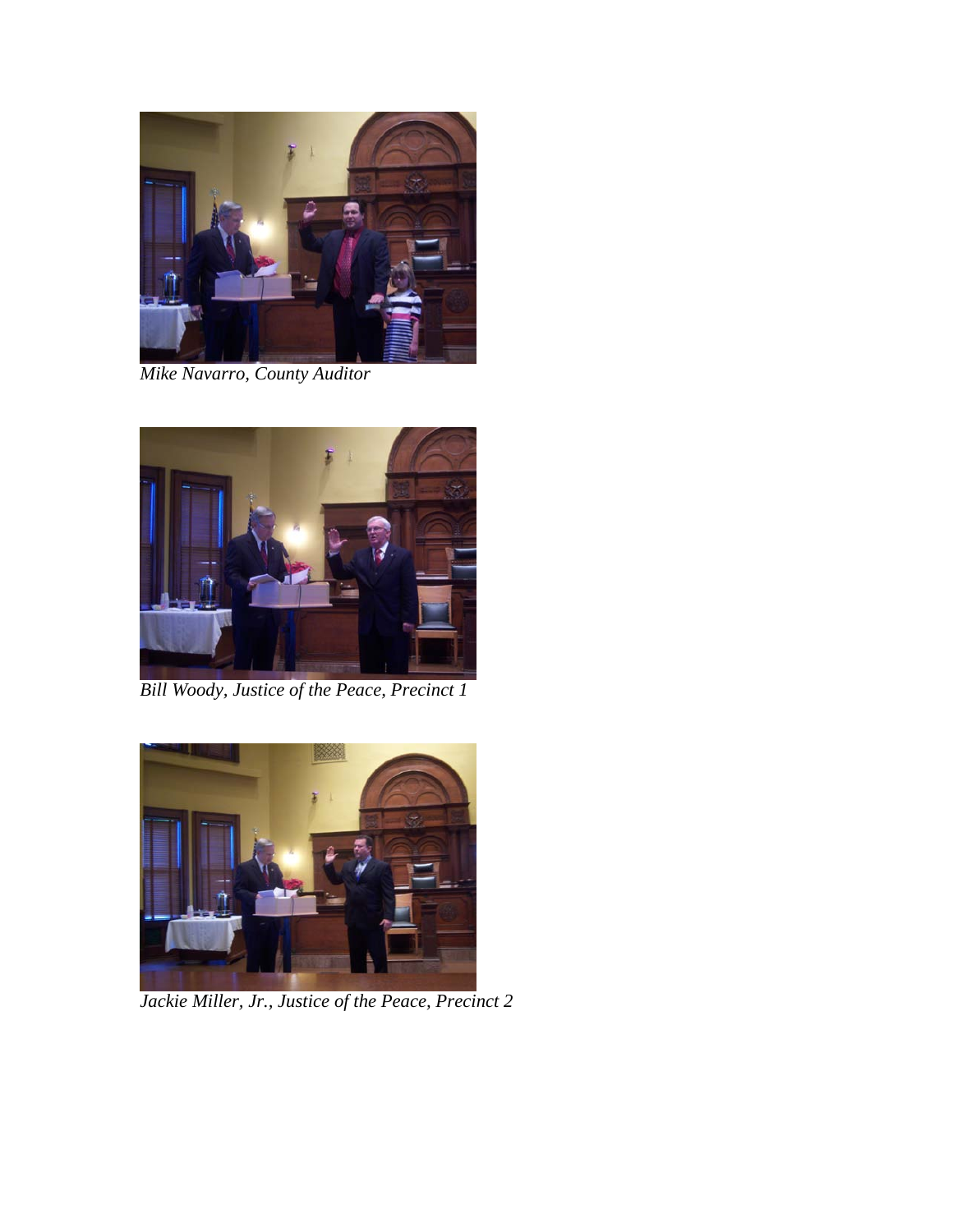

*Curtis Polk, Justice of the Peace, Precinct 3*



*Steve Egan, Justice of the Peace, Precinct 4*



*Cheryl Chambers, County Treasurer*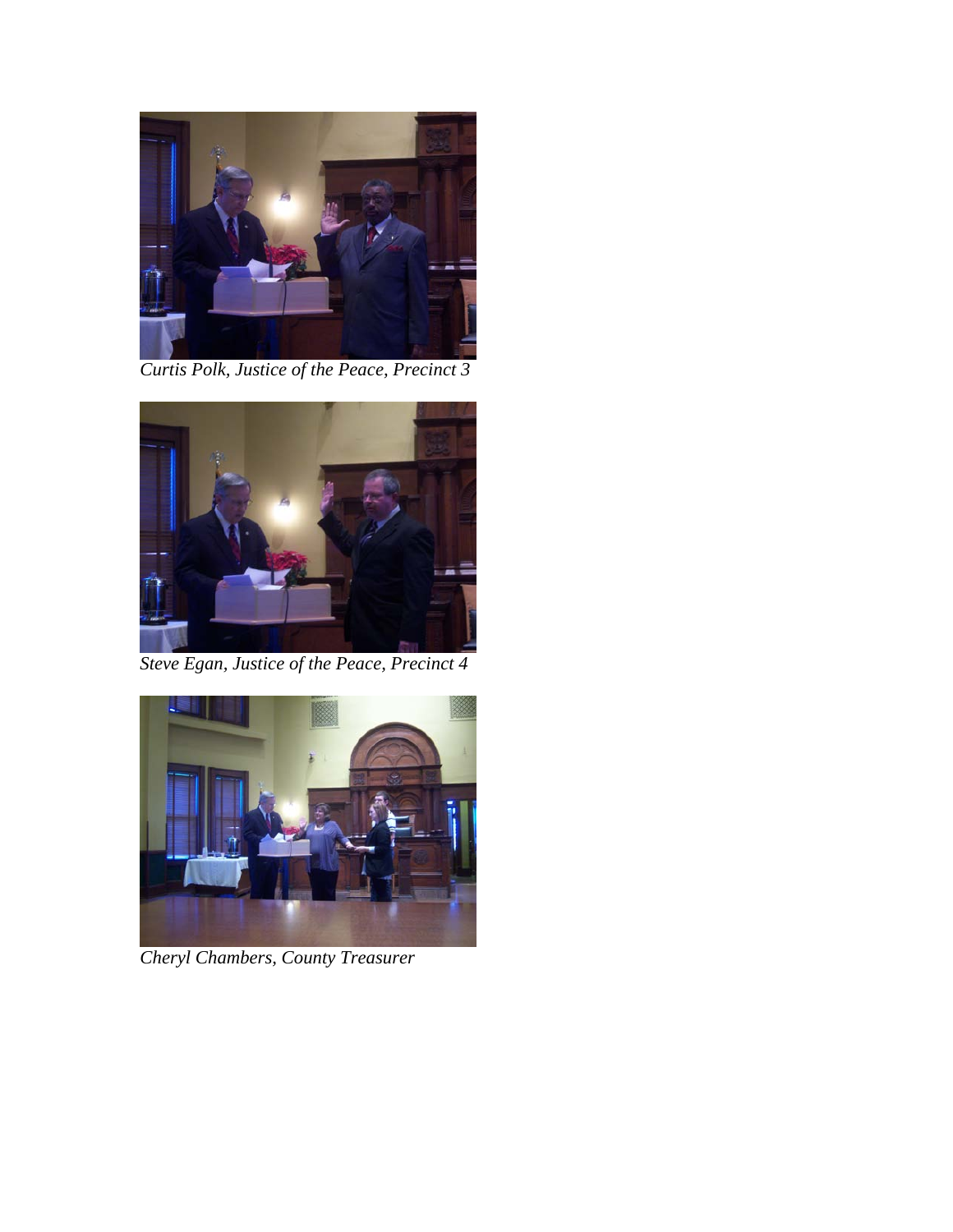

*Cindy Polley, County Clerk*



*Melanie Reed, District Clerk*



*Bill Dodson, County Commissioner, Precinct 2*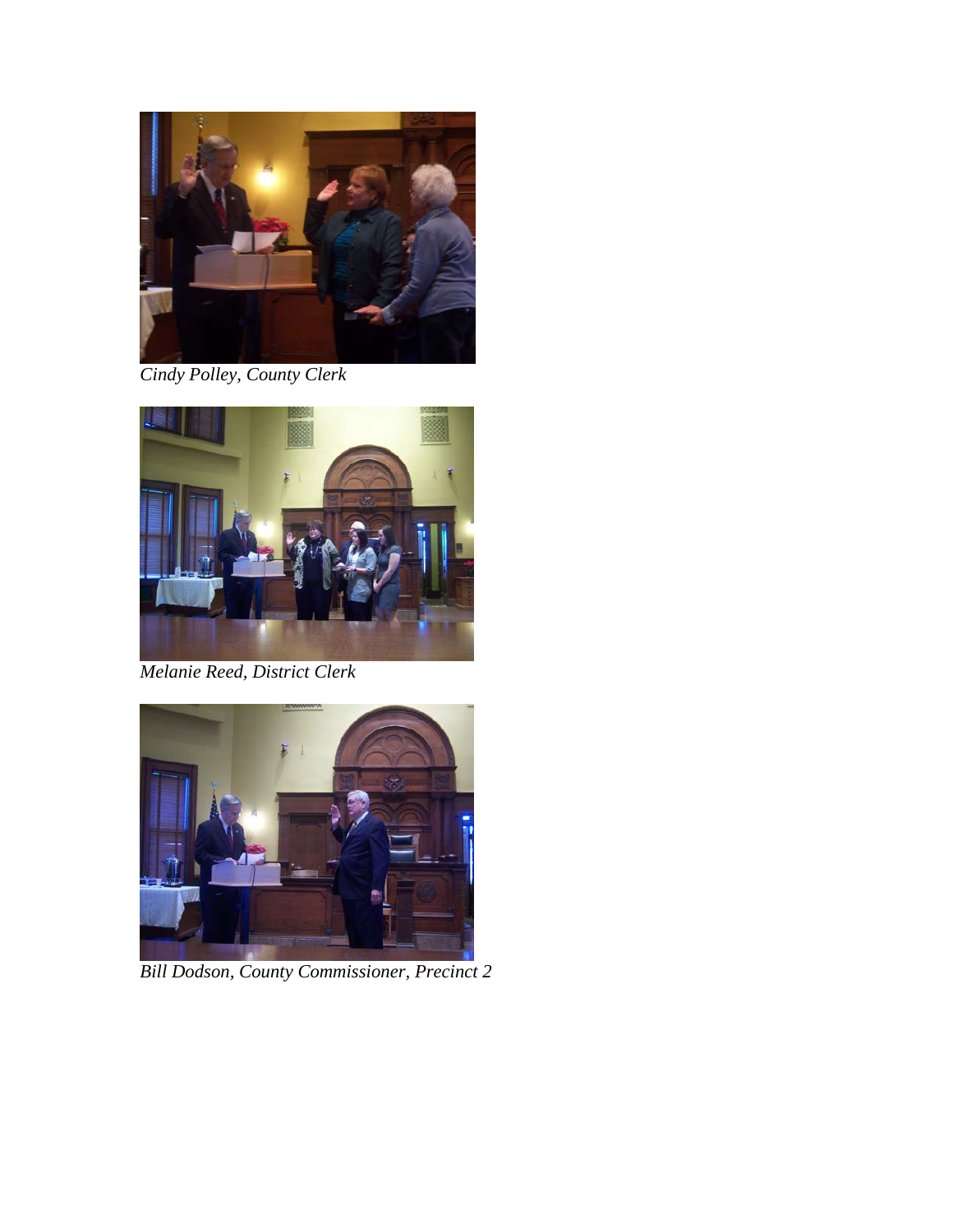

*Ron Brown, County Commissioner, Precinct 4*



*Carol Bush, County Judge*



*Jim Chapman, County Court at Law #1*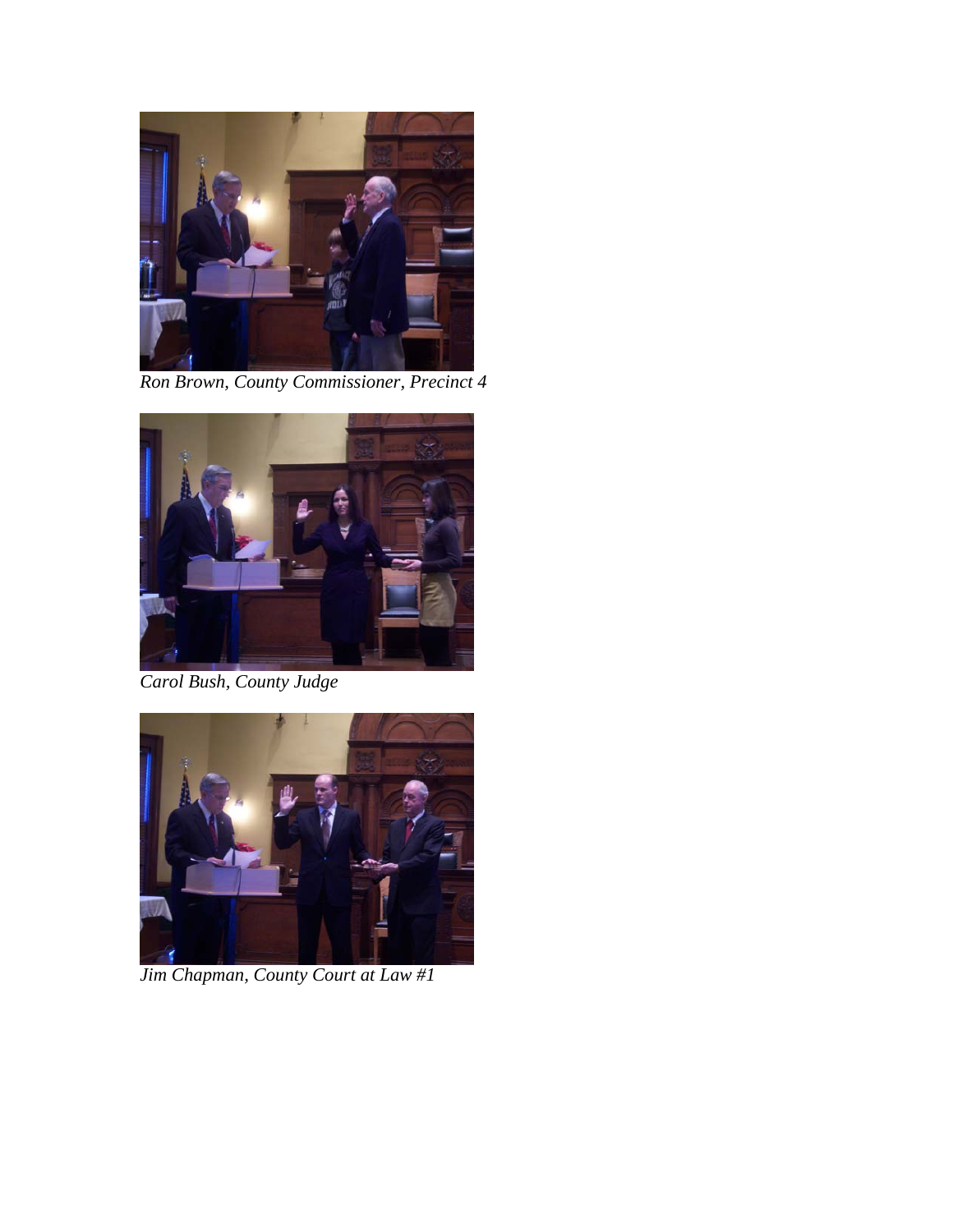

*Gene Calvert, County Court at Law #2*



*Al Scoggins, 10th Court of Appeals*



*Joe Grubbs, 378th District Court*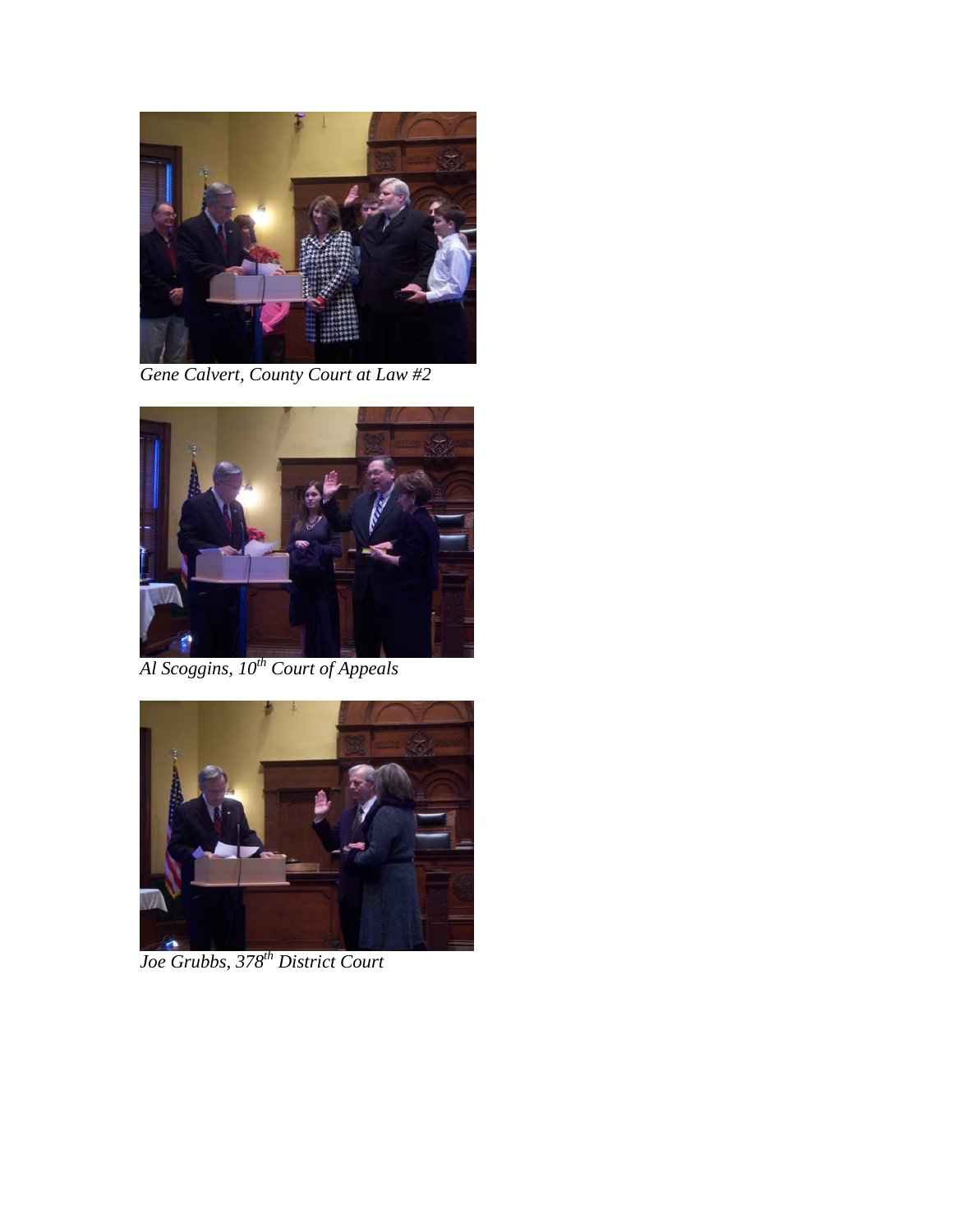

*Patrick Wilson, County Attorney*



*Bob Carroll, 40th District Court*

It was a break from the traditions of the  $10<sup>th</sup>$  Court of Appeals for newly-elected Justice Al Scoggins, currently serving as 378<sup>th</sup> District Judge, to choose Ellis County as the venue for taking the oath of his new office. He is the first elected Justice to the Court of Appeals from Ellis County, and having provided over 27 years of service to the citizens of Ellis County he felt the historic courthouse was a fitting location for the ceremony.

In explaining that Scoggins will now be addressed as "Justice" rather than "Judge," Knize offered an easy way to remember the distinction. "Just remember there are no judges in the Court of Appeals, and there is no Justice in the District Court!"

The Commissioners' Court convened immediately following the ceremony to accept bonds for the following officials, effective January 1, 2011:

| Mike Navarro, County Auditor               | \$5,000   |
|--------------------------------------------|-----------|
| Bill Woody, Justice of the Peace, Pct 1    | \$5,000   |
| Jackie Miller, Justice of the Peace, Pct 2 | \$5,000   |
| Curtis Polk, Justice of the Peace, Pct 3   | \$5,000   |
| Steve Egan, Justice of the Peace, Pct 4    | \$5,000   |
| <b>Cheryl Chambers, County Treasurer</b>   | \$220,000 |
| Cindy Polley, County Clerk                 | \$500,000 |
| Melanie Reed, District Clerk               | \$100,000 |
| Bill Dodson, County Commissioner, Pct 2    | \$3,000   |
|                                            |           |